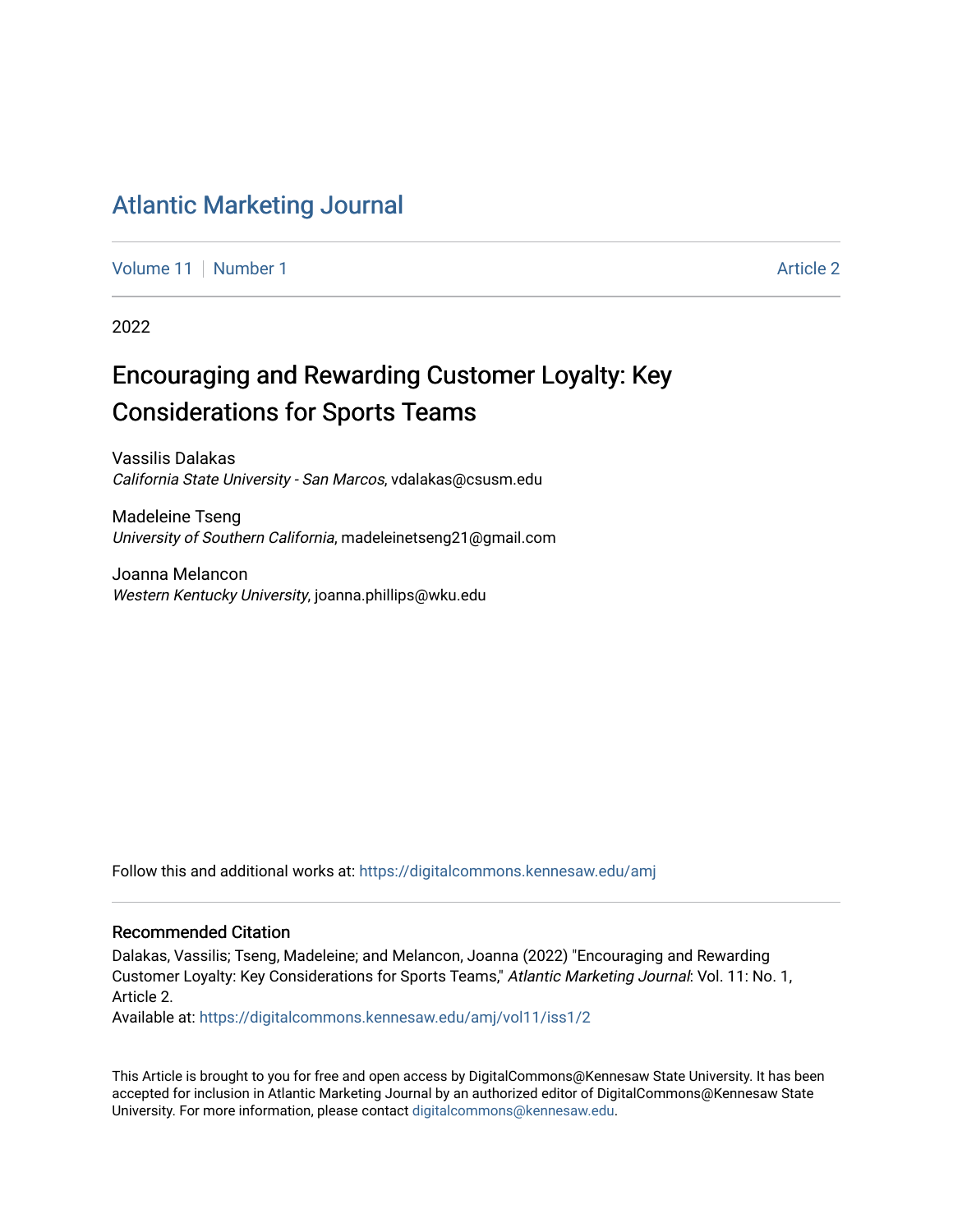# Encouraging and Rewarding Customer Loyalty: Key Considerations for Sports Teams

# Vassilis Dalakas, California State University San Marcos, vdalakas@csusm.edu Madeleine Tseng, University of Southern California Joanna P. Melancon, Western Kentucky University

*Abstract* – The authors contacted five practitioners in the sports industry who offered through email insight from their experiences on the practices of their teams for encouraging and rewarding behavioral loyalty. Their comments highlighted the importance of letting the loyal customers know that they are valued and appreciated, the need for special exclusive benefits that reward loyalty, and the significance of social benefits.

*Keywords –* customer satisfaction, entitlement, exclusive benefits, loyalty rewards, seasonticket holders, social benefits, sports marketing

*Relevance to Marketing Educators, Researchers and Practitioners –* The manuscript summarizes interviews with sports practitioners about what their organizations do for encouraging and rewarding loyalty. In doing so, it bridges theoretical knowledge with practical insight and, thus, provides value to educators teaching those topics, researchers studying them, and practitioners interested in the important topics relating to building customer loyalty.

# **Introduction**

Consumer loyalty has been defined as "a deeply held commitment to rebuy or re-patronize a preferred product/service consistently in the future, thereby causing repetitive samebrand or same brand-set purchasing, despite situational influences and marketing efforts having the potential to cause switching behavior" (Oliver, 1999: 34). In the context of sports, a tangible way of identifying such loyalty is customers who purchase season tickets and/or premium seats (e.g., suites).

A loyalty program can be "any institutionalized incentive system that attempts to enhance consumers' consumption behavior over time beyond the direct effects of changes to the price or the core offering" (Henderson et al., 2011: 258). Sports loyalty programs share commonalities with other loyalty programs in terms of tier structure/subgroup hierarchy, approaches to generating value for program members, and cross-promotional opportunities (Drèze and Nunes, 2009; Nunes and Drèze, 2006; Pritchard and Negro, 2001). However, sports teams also generate a psychological commitment, where they may become part of fans' social identity (Ellemers et al., 1999; Rees et al., 2015). Sports consumers experience high levels of loyalty towards their chosen team–to the point where their passion,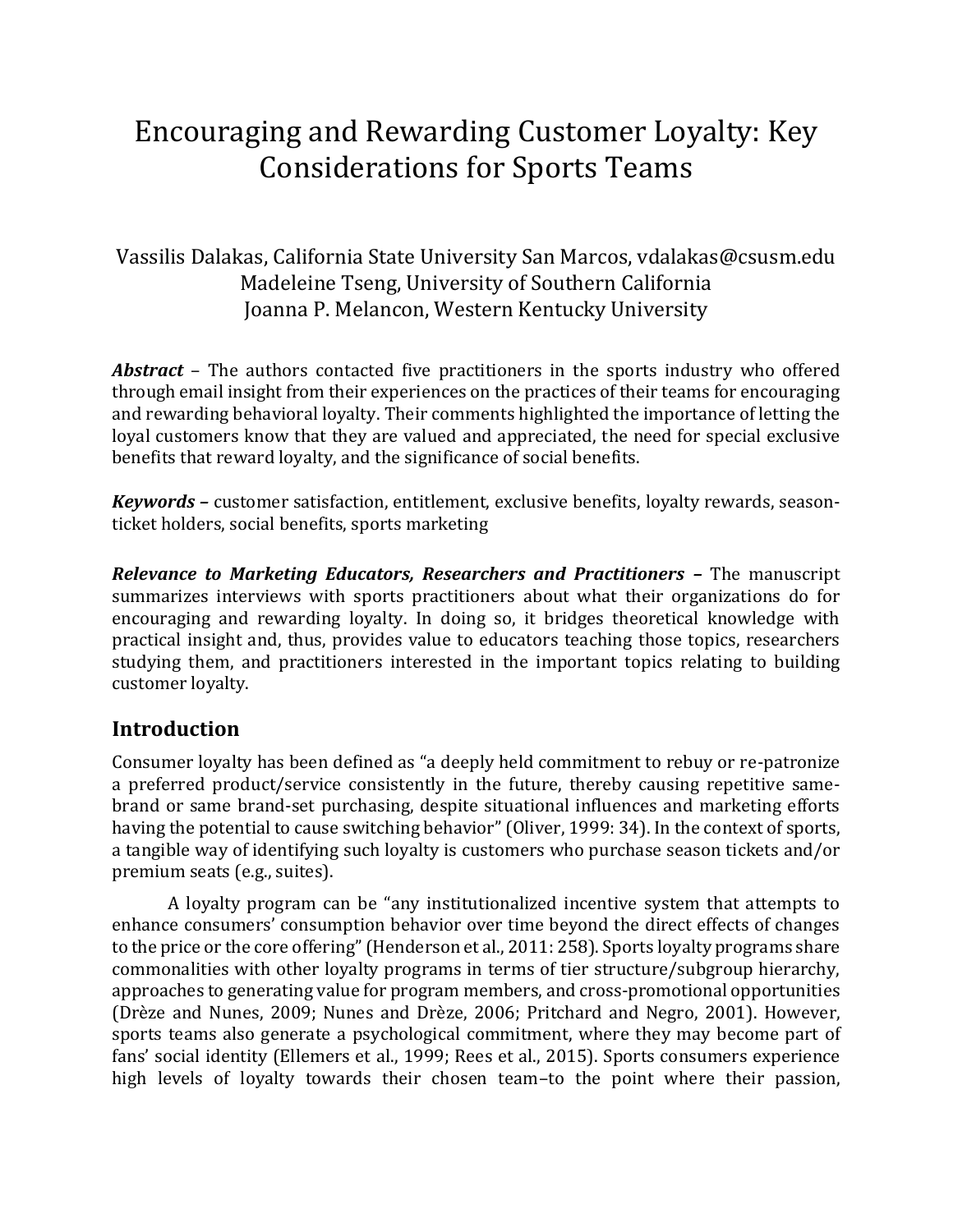investment, and loyalty can lead to irrationality in their consumer behavior (Bühler et al., 2006).

The focus of this paper is to gain understanding of how to best reward loyal, and valuable, consumers of sports teams. We do so by combining insight from practicing sports marketing professionals with previous research on loyalty and rewards. Therefore, the paper offers meaningful practical takeaways that can be used by sports organizations in multiple sports at multiple levels to encourage and reward behavioral loyalty from their fans.

# **Insight from sports industry practitioners**

Experience surveys revealed insights from sports marketing professionals working for major US sports team franchises representing four different sports in five different markets. Experience surveys are used primarily in exploratory research with expert subjects who can offer insights on a topic that the average person cannot (Maestas, 2018). Experience surveys are a qualitative technique that balances a smaller number of responses (due to difficulty in qualifying and recruiting respondents) with richer data from every respondent (Maestas, 2018).

Our respondents were representatives of teams in Major League Baseball (San Diego Padres), the National Basketball Association (Atlanta Hawks), the National Football League (Kansas City Chiefs and Los Angeles Chargers), and the National Hockey League (Pittsburgh Penguins). Interviews were conducted via email with the following individuals from each team (listed alphabetically):

Brian Bracci, Ticket Sales Manager at the Los Angeles Chargers, SoFi Stadium at Legends (NFL)

David Elgin, Senior Vice-President of Analytics at the Atlanta Hawks and State Farm Arena (NBA)

Xochitl Glaser, Fan Experience Manager at the Kansas City Chiefs (NFL)

Jeff Gould, Director of Premium Membership and Suite Sales at the San Diego Padres (MLB)

James Santilli, Chief Experience Officer at the Pittsburgh Penguins (NHL)

To provide some structure, questions were asked in regard to the following: 1) How important is it to show season ticket holders and/or premium seat buyers that they are valued and appreciated?

2) How do the rewards offered to season ticket holders and/or premium seat buyers convey to them that they are valued?

3) How do you find the balance between rewarding season ticket holders and/or premium seat buyers for their loyalty without, unintentionally, creating an entitlement attitude?

# **Importance of showing loyal customers they are valued and appreciated**

A season ticket or premium seat purchase is considered a high-involvement (McDonald and Shaw, 2005) and discretionary purchase for the customer that generates important revenue for the team. All practitioners recognized the significance of loyal customers (season ticket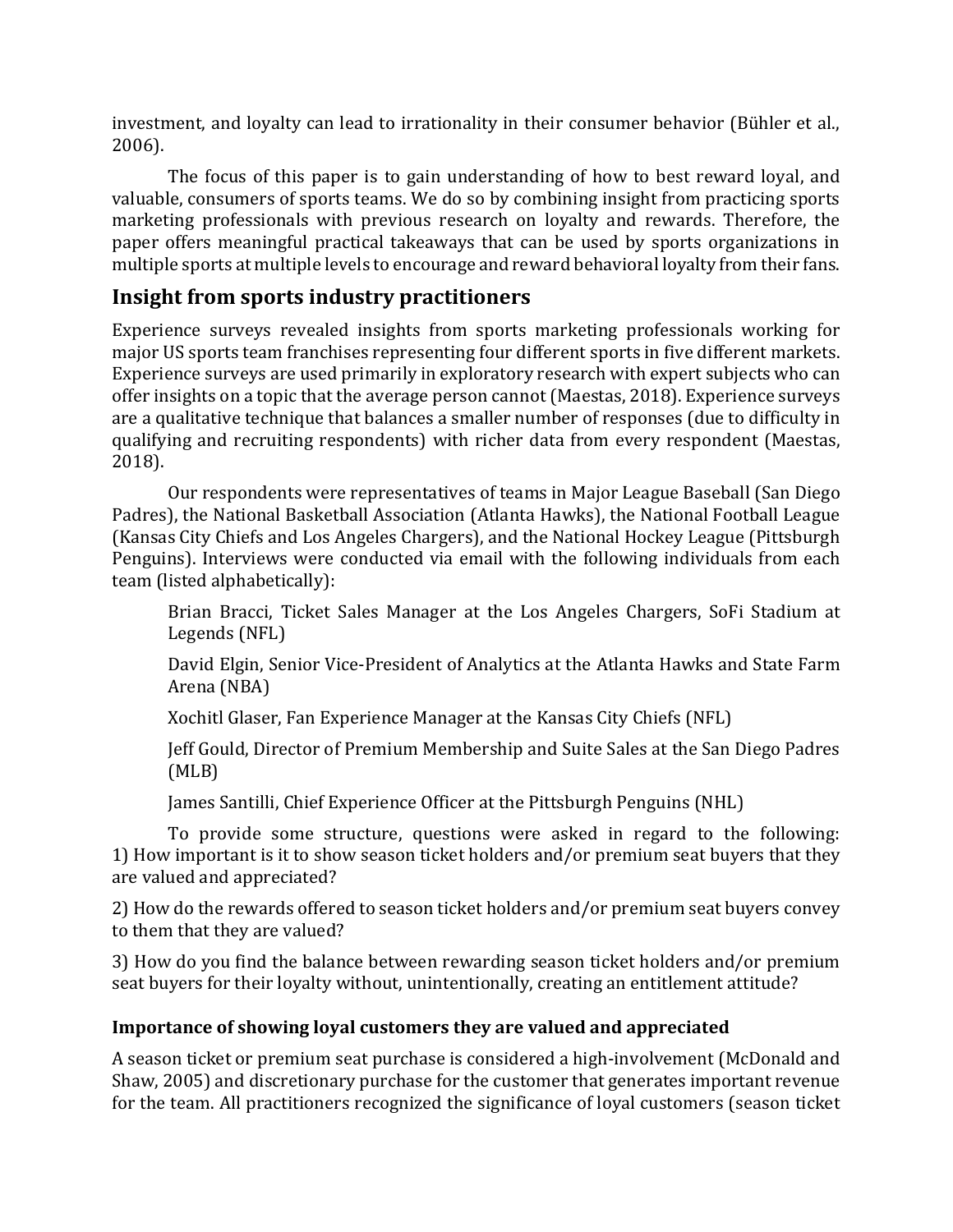## holders and premium seat buyers) and emphasized how important it is to show them that the team values them and appreciates them. For example, Jeff Gould (Padres) stated:

Showing clients that they are valued and appreciated is one of the most important aspects of what we do. The organization can't operate the way we want to (keeping Petco Park the best in the league, player acquisitions and contracts, etc.) without the support of our fans. We are not an expense of necessity, but one that is discretionary. Because of all that, we can never take our clients for granted, because they don't have to work with us.

## James Santilli (Penguins) echoed that sentiment:

For NHL teams, season ticket holders are the lifeblood of the organization. Because the NHL doesn't enjoy the huge TV deals of the other major sports, season ticket monies make up our largest revenue stream. We understand the commitment it takes to be a season ticket holder. We hope that our actions during the pandemic show them that we truly appreciate them and consider them an integral part of our organization, because, they are.

## Brian Bracci (Los Angeles Chargers) also agreed:

It is immensely important to make season ticket members feel valued and appreciated. Especially here in Los Angeles where we have such a crowded market. No one wants to be in a 'one-sided relationship' personally or professionally. When the relationship is mutually beneficial there is a much higher likelihood that that member will continue to stay committed to the team long term. We want to make sure that they feel that they are truly part of the team and Chargers family.

## **Special exclusive benefits to reward loyal customers**

A key structural component of loyalty programs across various markets is their tiered, hierarchical structure (Drèze and Nunes, 2009; McCall and Vorhees, 2010). Such a structure is intended to offer more special rewards to the most loyal customers (in terms of volume and/or frequency of their purchase), which often create a special sense of status (Ivanic, 2015). People are innately driven to pursue elevated status and superiority (Han et al., 2010), and are thus likely to desire elite status within loyalty programs (Drèze and Nunes, 2009).

## David Elgin (Hawks) highlighted that:

It's important to tier your benefits, amenities, and pricing to make sure that the value is strong when a season ticket member is considering an increase in number of events or ticket costs. By adding items like better per seat pricing, all-inclusive food and beverage, pre-loaded cash value on top of each ticket, free parking, membership only gifts, and exclusive membership events, we think we achieve that. Without those things, we are stuck trying to just push more games, which works for some basketball enthusiasts, but not for the majority of today's consumers.

## Reinforcing Elgin's point, Bracci (Chargers) recognized that:

As sellers it's our job to build rapport with our clients and find their "why." Is it to spend more time with their clients, reward their employees, or just go to a game as a family? By finding these things out on the front end of the sales process we can create experiences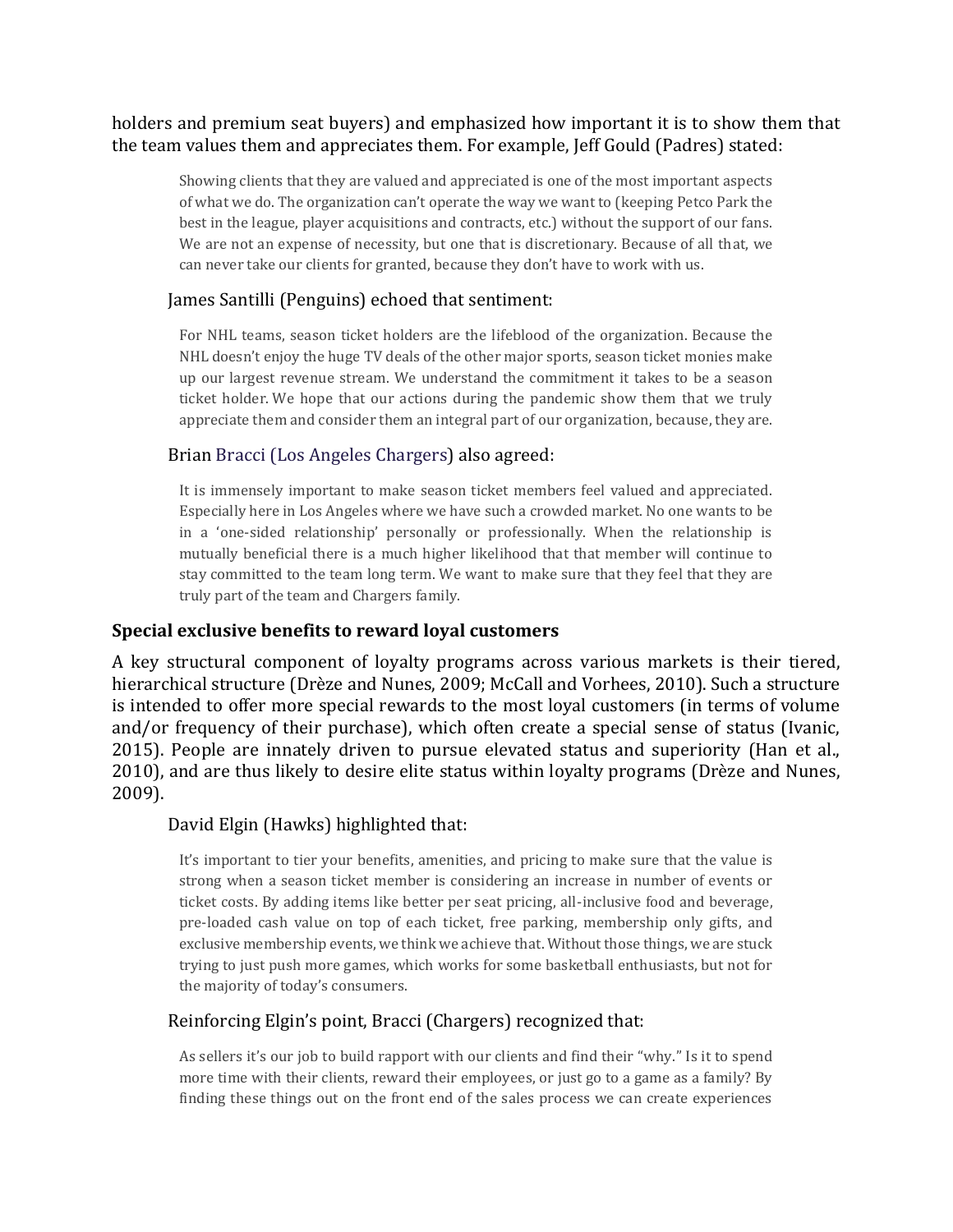and benefits that fit our members' needs. When a benefit feels like it was made specifically for that person it is when it goes from a "nice to have" to actually moving the needle. One of the best examples of this was what the Chargers did with building out their Chargers Lux Program. The team did a great job of not only surveying their premium and suite holders, but truly listening to them to understand what was important to them. From the information we were able to tailor our benefits to provide increased value to our fans. We created a platform that allowed our members to access perks and experiences year-round which helps the Chargers stay top of mind with our members even in the off season.

#### Similarly, Gould (Padres) explained that:

Many of our premium clients have the means to purchase or enjoy almost any experience there is. That can make planning events challenging. Last thing you want is to waste resources on something clients don't want or execute an event in a way that makes them less excited to work with you. One rule of thumb I keep is how can we provide things they aren't able to do on their own or wouldn't do on their own. With that we think of events that are unique, not widely available, and something that creates relationships.

A key factor in rewarding loyal customers is benefit exclusivity (Sajtos and Chong, 2018). High-loyalty customers gain the ability to exclusive access benefits (Meyer-Waarden, 2013), which is critical in the sports team's effort to communicate to them that they are valued and appreciated. Santilli (Penguins) highlighted several (discussed later in more detail) special *"*gifts and experiences that were exclusive to season ticket holders and for the most part they were all a surprise.*"*

Through a process called *integrated regulation* (Ryan and Deci, 2000), an extrinsically driven activity that is recognized can be translated to one's sense of self to the point where the integrated action is fully authentic. Thus, an extrinsically motivated action, such as purchasing a season ticket for the sake of a net discount, can also be because of one's emotional investment in the sports team and the personal enjoyment from watching them play. Gould (Padres) captured the significance of recognizing this:

Our clients who work with us based on their fandom deserve TLC because they are investing so much in us, it is only right to invest back in them. In this COVID-19 era people are having to make tough decisions. We want to be an escape and something people enjoy in uncertain times. Because of that we need to make sure we earn their trust, and we do that through great events, experiences, and finding any way can to show that we care.

Typical exclusive benefits for season ticket holders across sports include special discounted food and merchandise prices, gifts, priority access for playoff tickets (if the team makes it to the playoffs), and priority access for tickets to other events in the team's facility. Most notable however, are the benefits including unique and exclusive team-related experiences. Glaser highlighted that:

At the Kansas City Chiefs, our rewards program is free and open to all fans, however there is an added tier for users who are identified as being season ticket members with the organization. The platform is focused on providing an exclusive level of access to those season ticket members in this elevated tier.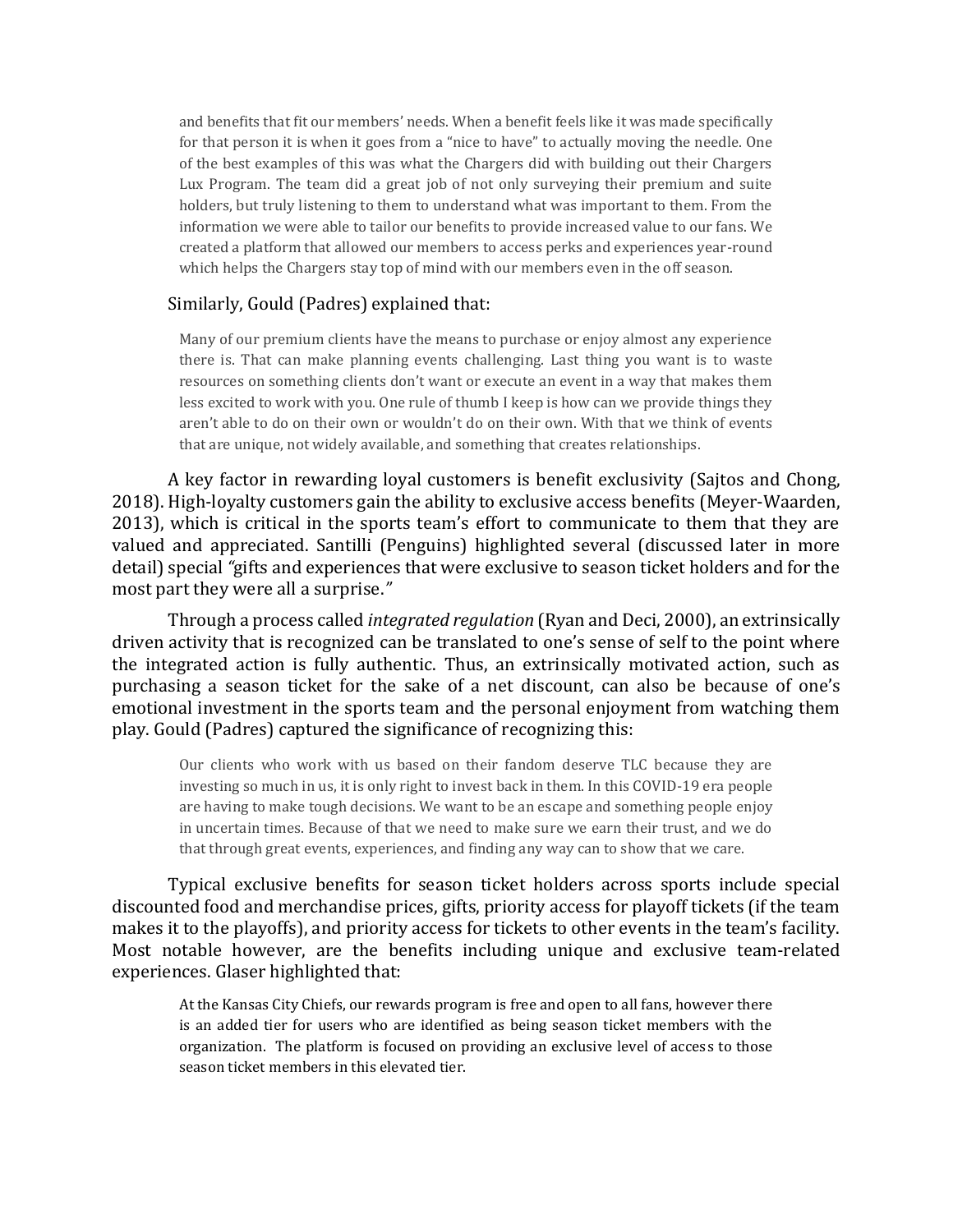This expanded access to various rewards and events through the Chiefs Kingdom Rewards program is used to motivate fans and sales prospects to become season ticket members in the first place. This access includes but is not limited to autographed memorabilia, collectibles, unique experiences and tickets to exclusive events.

The organization is focused on using this elevated tier to provide added value for having season tickets and showcase the added benefits to retain our season ticket member base. As a testament to this value the rewards program provides, about 50% of season ticket member accounts actively use and engage with the platform regularly.

It is important to note that there is some risk in managing consumers' expectations when the consumers have elevated status and are accustomed to special benefits (Fisk and Neville, 2011). Elgin (Hawks) acknowledged that "it's true, once you provide new benefits for a significant amount of time, it can become an expectation."

As a result, sports organizations need to be careful about how they reward their loyal customers without creating a sense of entitlement where the benefits do not feel as special. As Elgin (Hawks) stressed:

When we think about those benefits, we try to keep things fresh by continually tweaking our offerings not letting any benefits become stale. It could also work better to position some benefits as renewal incentives versus renewal gifts, to place a stronger emphasis on the commitment for the next year. We also consider tying them to dates to drive behavior. In real world discussions with our members, we empower our reps to use their best judgement on what ancillary benefits they should be utilizing, as everyone is different, and it's the personal touches that help create the most committed relationships. Ultimately, we believe it's about making sure the value proposition for membership versus just buying individual tickets is as favorable as possible.

Along these lines, Glaser (Chiefs) shared insight regarding how the Chiefs strive to find the balance between rewarding fans for their loyalty without, unintentionally, creating an entitlement attitude.

After leveraging the Chiefs Kingdom Rewards program for almost ten years, the organization has incorporated best practices to diminish a sense of entitlement amongst users. Primarily, the organization is focused on providing clear communication and managing the expectations of fans.

For instance, monthly update emails are sent to users in both tiers of the program which share all information for upcoming prizes, memorabilia and events, including their 'go-live' date and time, and any associated parameters. Once prizes and event access are made available through Chiefs Kingdom Rewards, this information is re-iterated in prize descriptions, confirmation messages and informational emails.

Additionally, creating consistency and equality is another way to create balance between providing rewards and creating a sense of entitlement. Consistency is applied to when and how rewards are accessed and as well as who is eligible to receive them. Whenever possible, an effort is also made to treat season ticket members equally so as to avoid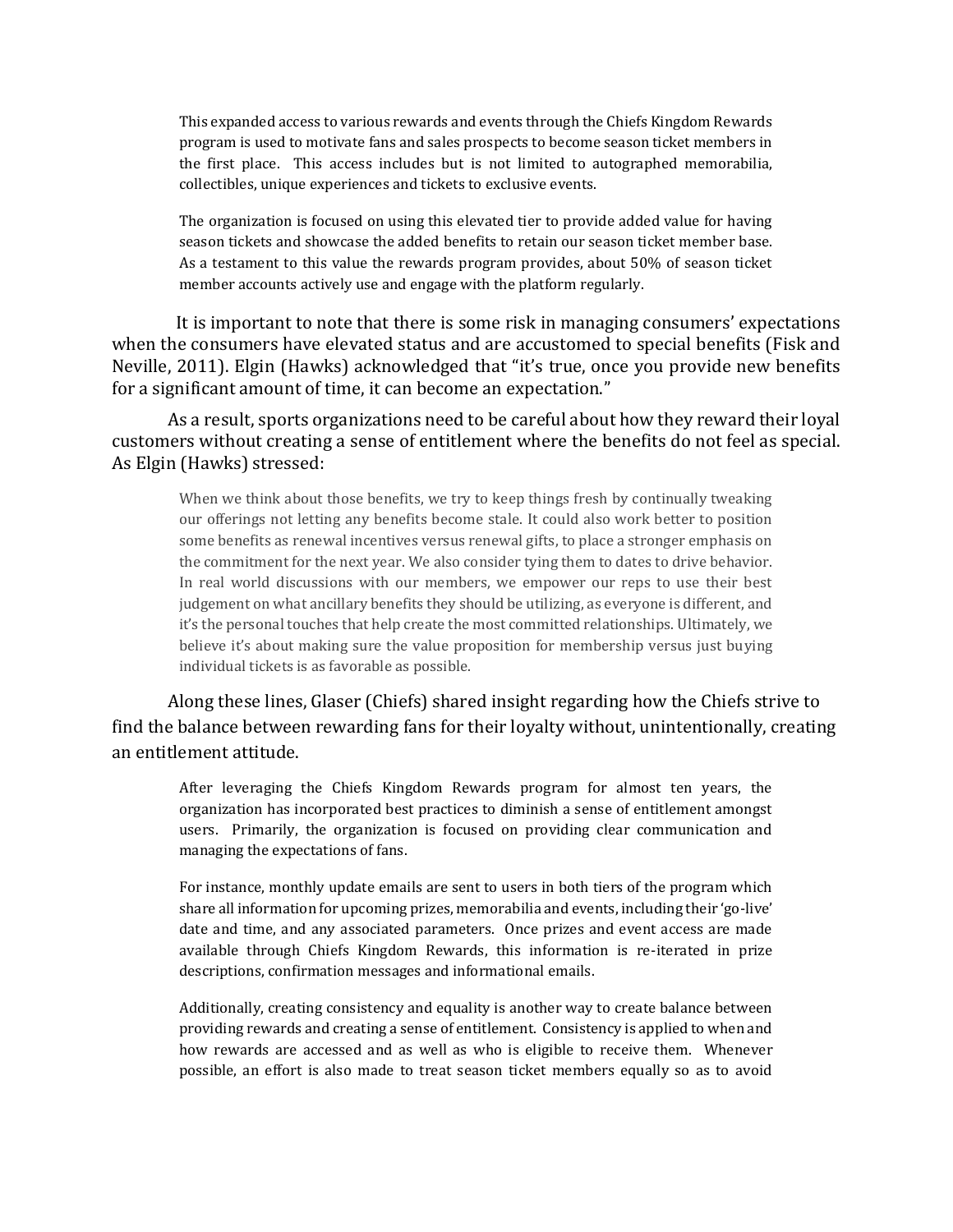ranking. Overall spend, tenure and number of tickets may unintentionally create a ranking system and lead to an entitlement attitude.

Despite these efforts, an entitlement attitude may never be fully eradicated, however it does create a manageable way for the organization to provide benefits to two different tiers of fans.

#### **Social aspect of benefits**

The positive social associations between the customers and the sports team are an important part of the intrinsic motivation for purchasing season tickets and/or premium seats. Research found that perceived social rewards within loyalty programs can lead to stronger *affective commitment*, or an intrinsic motivation to continue relations or exchanges with an organization (Melancon et al., 2011). These social rewards are critical to fostering an emotional connection between fans and sports teams, thereby creating personal justifications for those consumers to repurchase season tickets.

Our respondents highlighted how special the benefits with a social component are. For example, the Padres sponsored a fishing trip where they invited suite package buyers. As Gould (Padres) shared:

At the end of the day, our clients want to hang with people just like them, so creating events where they can socialize provides a lot of value. That's where the fishing trip came in. It's something that's difficult to do (people aren't going to rent an entire fishing boat personally too often), and something people may have always wanted to do, but kind of intimidated by. Because we made it turn key for them the moment they arrived, even the most novice fisher found success and had fun.

Experiences that connect the team with the loyal customers became even more relevant during 2020 when, due to COVID-19, fans could not attend games and interact with the team in person.Santilli (Penguins) mentioned several such benefits the Penguins offered to their season ticket holders during COVID-19:

We always strive to deliver value to season ticket holders and give them special experiences, and during the COVID pandemic, we had to find new ways to do both. Showing that we value our season ticket holders was even more important because their main benefit, seeing every home game in person, was taken away from them.

We know that our season ticket holders truly value the interaction they have with our players. So, we immediately asked our players to pitch in and they didn't hesitate. Early in the pandemic our players personally placed phone calls to over 400 season tickets holders. They didn't call to ask them about an invoice or how likely they were to renew. No, they simply asked if they were doing ok, gave them some encouragement, and urged them to stay safe. A month or so later, another 66 season ticket holders, received a hand-written note from a Penguins player with the same message.

We have also continued to surprise season ticket holders at home, either by mail or special delivery from Iceburgh, our team mascot. Gifts included Home Watch Party Kits, complete with food, beverage and Penguins gear. A few even included a projector, big screen, tent,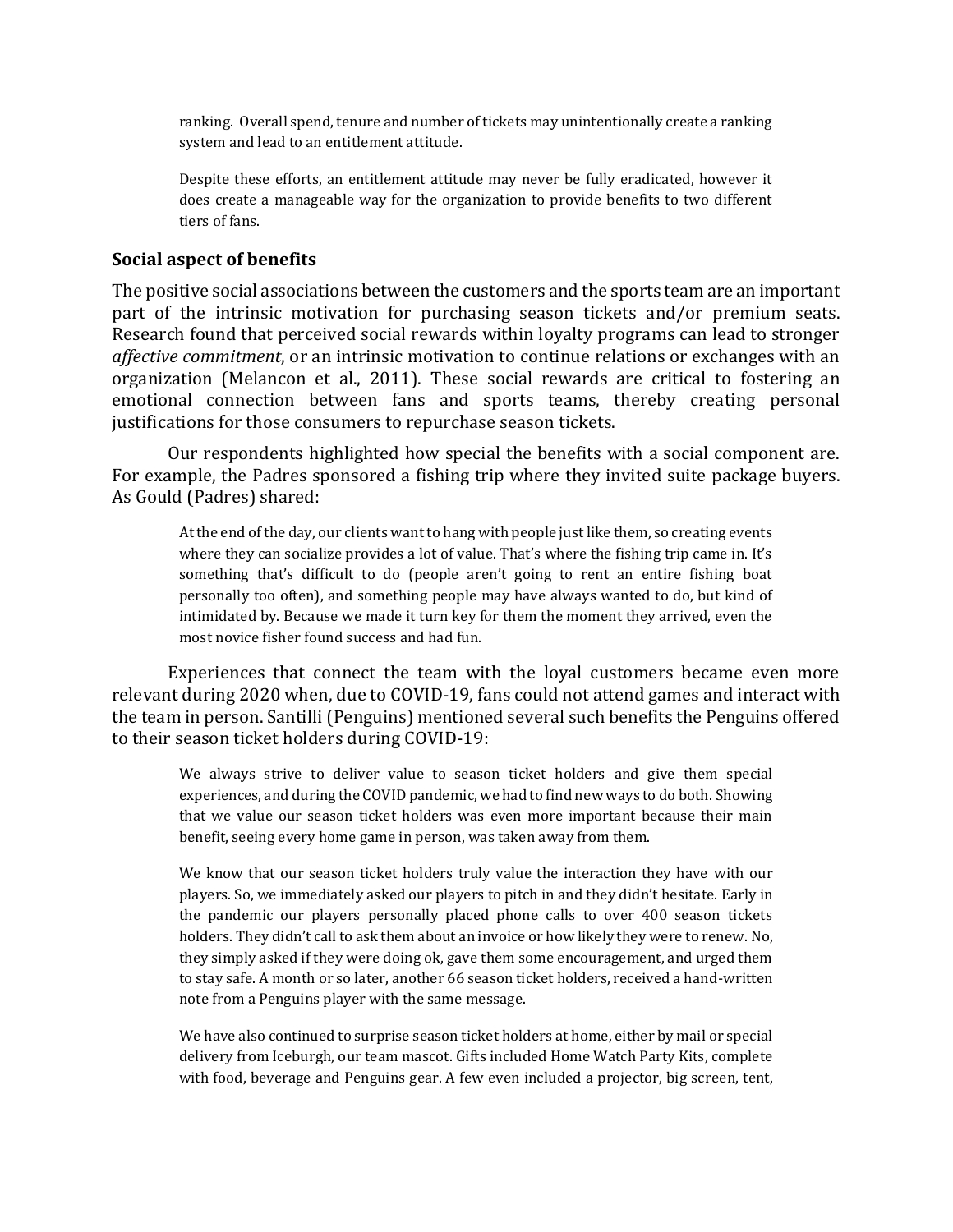chairs, cooler and beer courtesy of our partner COORS Light. We also published and mailed two magazines and a Penguins calendar to their homes in recent months.

#### **Customer satisfaction**

Special exclusive benefits, especially in connection to a shared experience with the team, create a special feeling of recognition for the loyal customers and likely cause increased satisfaction among higher membership tiers (Fombelle et al., 2015), all while encouraging lower-status members to engage in upward comparison and potentially increase the level of their own commitment to the team (Sajtos and Chong, 2018). Furthermore, public recognition for high-status members can lead to downward comparison, which consequently increases consumer satisfaction and positive associations for the loyalty program due to the sense of superiority generated from the recognition (Drèze and Nunes, 2009).

Offering specific privileges during the in-game experience to season ticket holders can enhance the experience and motivate fans to buy (or renew) season tickets. For example, Reese and Bennett (2013) studied a sample of 615 minor-league baseball fans–consisting of both season ticket holders and non-season ticket holders– and found that 37% of the season ticket holders attend events to take advantage of benefits afforded to them as season ticket holders (e.g. pre-purchase of tickets, season ticket holder discounts, etc.). More importantly, season ticket holders indicated an intent to repurchase, regardless of the team's competitive success.

This idea was reinforced by the insight from the sports industry practitioners. Gould (Padres) indicated that *"we are not just a sports organization, but an entertainment and business tool"* to discuss the effect of these unique experiences was on loyal customers in terms of their satisfaction and willingness to renew their financial commitment to the team:

For the group on that ship it was immense. One client met another at the event and closed a significant deal as a result. So many people sent thank you notes, and still reference that event to this date. Things like that, where our reps can build relationships beyond Padres baseball build trust. It cuts down on the amount of time we spend renewing and often opens up new sales opportunities.

#### Bracci (Chargers) had a similar take:

This goes back to the importance of making season ticket holders feel valued and appreciated. Members are far more likely to renew when they feel that the benefits of their seats outweigh the cost benefits. These benefits also have an impact on new sales. For one, members are far more likely to refer their friends and family, but we also can use examples of these benefits to paint a picture of what that person's experience could look like as a member of the Chargers.

#### **CONCLUSION**

Loyalty in a sports context can be transformative for a consumer, producing a deep emotional commitment and sense of self-identification with a sports organization. Loyalty among a base of dedicated fans is also critical for a sports organization to thrive. Thus, the ability to reward consumers in a way that makes consumers feel connected to and valued by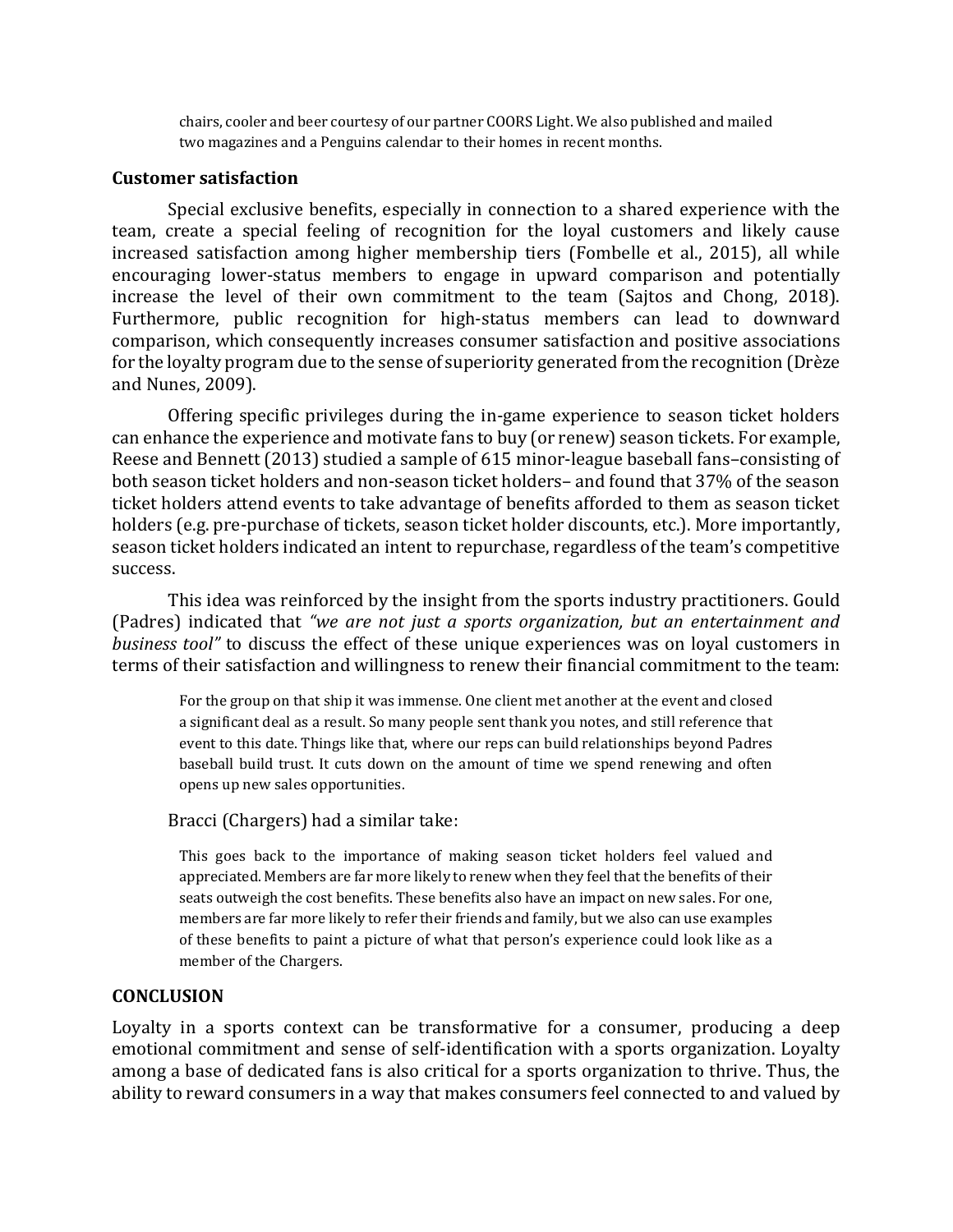the franchise is crucial. One way in which teams can show consumers they are valued is in the design of season ticket holder rewards. Existing literature and sports practitioners both support the notion that all rewards are not equally effective at delighting the best fans of an organization. Benefits that enhance an experiential and unique connection to the team are impactful and long remembered by fans. Additionally, rewards that provide opportunities for meaningful social interaction with the organization may be critical to building relationships that can sustain challenges that range from a losing season, to an economic downturn, to a worldwide pandemic that completely prohibits consumers from attending live sporting events.

## **REFERENCES**

Drèze X and Nunes J (2009) Feeling superior: The impact of loyalty program structure on consumers' perceptions of status. *Journal of Consumer Research* 35(6): 890-905.

Ellemers N, Kortekaas P and Ouwerkerk J (1999) Self-categorisation, commitment to the group and group self-esteem as related but distinct aspects of social identity. *European Journal of Social Psychology* 29(2-3): 371-389.

Fisk G Neville L (2011) Effects of customer entitlement on service workers' physical and psychological well-being: a study of wait staff employees. *Journal of Occupational Health Psychology* 16(4): 391-405.

Fombelle P, Sirianni N, Goldstein N et al. (2015) Let them all eat cake: Providing VIP services without the cost of exclusion for non-VIP customers. *Journal of Business Research* 68(9): 1987-1996.

Han J, Nunes J, and Drèze X (2010) Signaling status with luxury goods: The role of brand prominence. *Journal of Marketing* 74(4): 15-30.

Henderson C, Beck J and Palmatier R (2011) Review of the theoretical underpinnings of loyalty programs. *Journal of Consumer Psychology* 21(3): 256-276.

Ivanic A (2015) Status has its privileges: The psychological benefit of status‐reinforcing behaviors. *Psychology & Marketing* 32(7): 697-708.

Maestas C (2018) Expert surveys as a measurement tool: Challenges and new Frontiers. In Atkeson L and Alvarezeds R (eds) *The Oxford Handbook of Polling and Survey Methods*. Oxford, UK: Oxford University Press.

McCall M and Voorhees C (2010) The drivers of loyalty program success. *Cornell Hospitality Quarterly* 51(1): 35-52.

McDonald H and Shaw R (2005) Satisfaction as a predictor of football club members' intentions. *International Journal of Sports Marketing and Sponsorship* 7(1): 68-75.